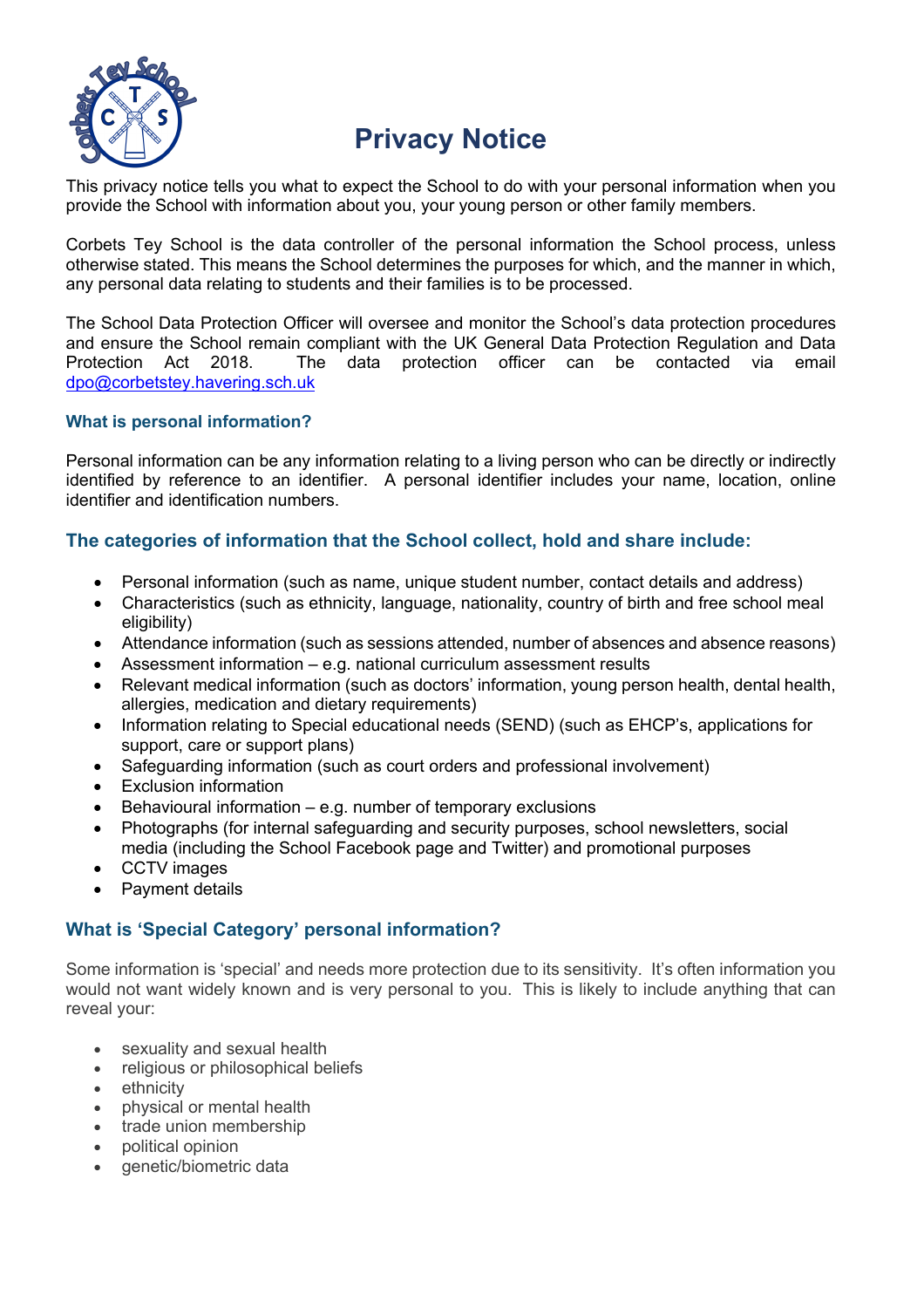# **Why the School collect and use your information**

The School use the student data:

- to support student learning
- to monitor and report on student attainment progress
- to provide appropriate pastoral and medical care
- to assess the quality of the School services
- to safeguard students
- for research purposes
- to inform you about events and other things happening in the School
- to comply with the law regarding data sharing

## **The lawful basis on which the School use this information**

Corbets Tey School holds the legal right to collect and use personal data relating to students and their families, and the School may also receive information regarding them from their previous school, Local Authority and/or Department for Education (DfE). The School collect and use personal data in order to meet legal requirements and legitimate interests set out in the UK GDPR and Data Protection Act 2018.

Generally, the School collect and use personal information where:

- you have given consent
- you have entered into a contract with the School
- it's necessary to perform the School statutory duties
- it's necessary to protect someone in an emergency
- it's required by law (e.g Education Act 1996)
- It's necessary for legal cases
- It's necessary for archiving, research or statistical purposes

Whilst the majority of the personal data you provide to the School is mandatory, some is provided on a voluntary basis. When collecting data, the School will inform you whether you are required to provide this data or if your consent is needed. Where consent is required, the School will provide you with specific and explicit information with regards to the reasons the data is being collected and how the data will be used.

In circumstances where the School have consent to use your personal information, you have the right to remove it at any time. If you want to remove your consent, contact the School data protection officer at dpo@corbetstey.havering.sch.uk

## **How long is your data stored for?**

The School hold data relating to students at Corbets Tey School and their families in line with the School's data retention policy and in compliance with the UK GDPR and Data Protection Act 2018.

#### **Who the School share student information with?**

Corbets Tey School is required to share students' data with the DfE on a statutory basis.

The National Pupil Database (NPD) is managed by the DfE and contains information about students in schools in England. Corbets Tey School is required by law to provide information about the School students to the DfE as part of statutory data collections, such as the School census; some of this information is then stored in the NPD. The DfE may share information about the School students from the NPD with third parties who promote the education or wellbeing of young persons in England by:

- Conducting research or analysis
- Producing statistics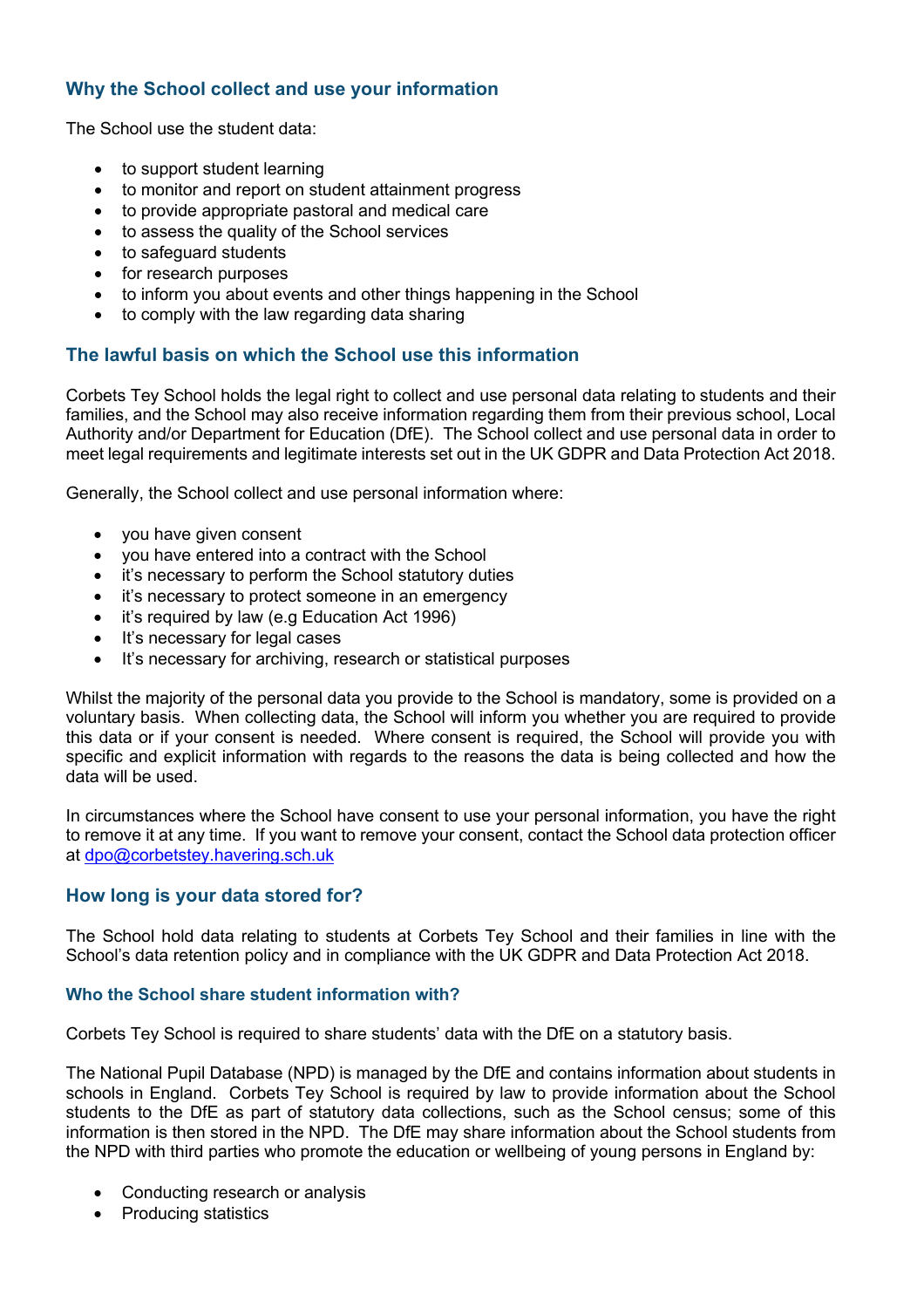• Providing information, advice or quidance

The DfE has robust processes in place to ensure the confidentiality of any data shared from the NPD is maintained. To contact DfE: https://www.gov.uk/contact-dfe

Corbets Tey School routinely shares student's information with:

- schools that the student's attend after leaving the School
- the School local authority including commissioned providers of local authority services
- the Department for Education (DfE)
- the National Health Service (NHS)
- the School Nurse
- Ofsted
- Educators and examining bodies
- Suppliers and service providers to enable them to provide the service the School have contracted them for
- Central and local government
- The School auditors
- Survey and research organisations
- Health authorities
- Security organisations
- Health and social welfare organisations
- Professional advisers and consultants
- Charities and voluntary organisations
- Police forces, courts, tribunals
- Professional bodies

The School do not share information about the School students with anyone without consent unless the law and the School policies allow the School to do so.

Where the School transfer personal data to a country or territory outside the European Economic Area, the School will do so in accordance with data protection law.

## **Your Rights**

## **Your right of access**

You have the right to ask the School for copies of your personal information. This right always applies and is commonly known as making a 'subject access request'. There are some exemptions, which means you may not always receive all the information the School process, for example, if information is likely to cause serious harm to the physical or mental health or condition of you or any other person.

Information relating to or provided by a third person who has not consented to the disclosure, including images removed or obscured may not be disclosed.

If the School can't give you some or any of the information, the School will tell you why.

If you make a subject access request, and if the School do hold information about you or your young person the School will:

- Give you a description of it
- Tell you why the School are holding and processing it, and how long the School will keep it for
- Explain where the School got it from, if not from you or your young person
- Tell you who it has been, or will be shared with
- Let you know whether any automated decision-making is being applied to the data, and any consequences of this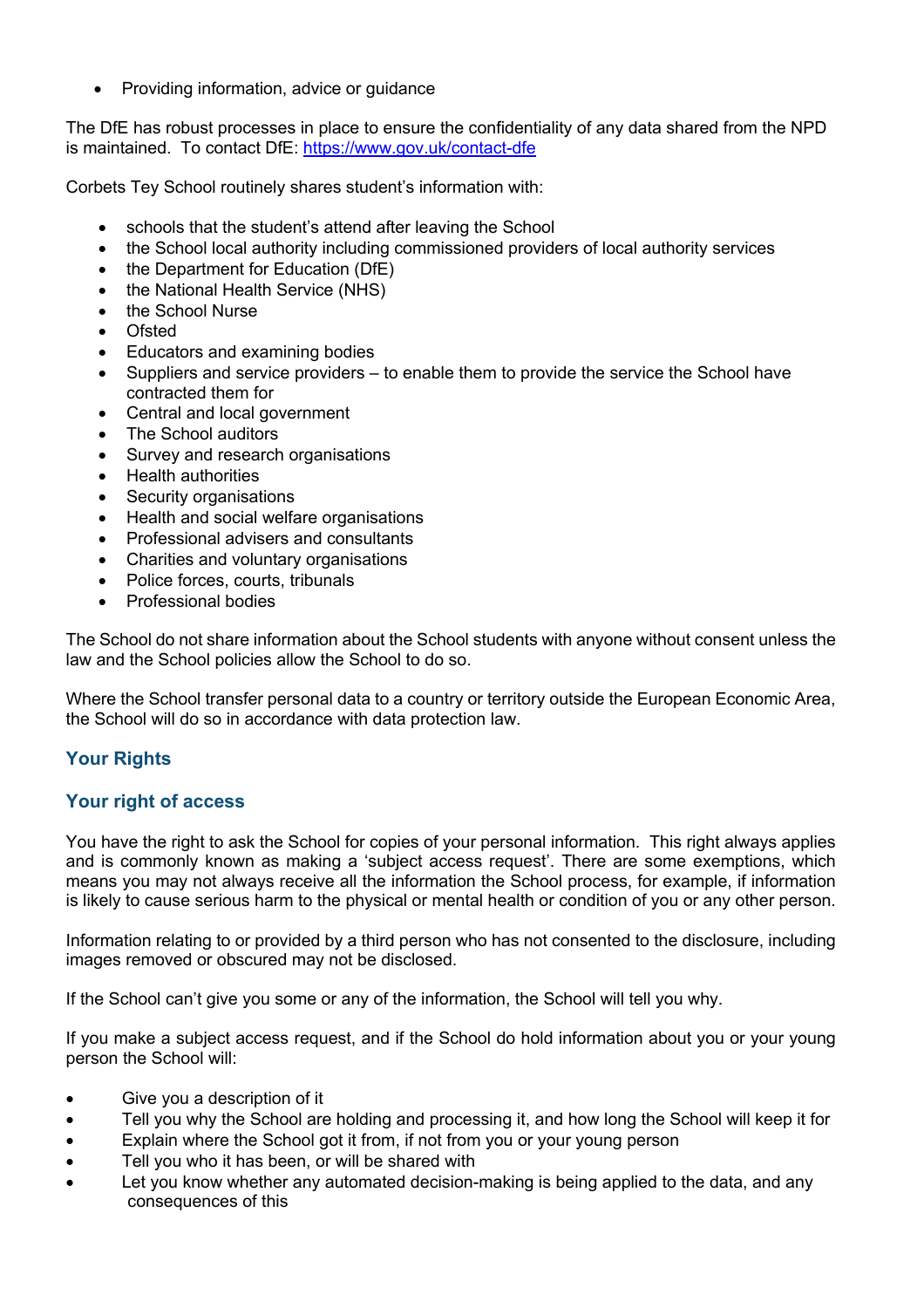• Give you a copy of the information in an intelligible form

To make a request for your personal information, or be given access to your young person's educational record, please contact dpo@corbetstey.havering.sch.uk clearly stating:

- Your name and contact details
- The Information you want
- Any details or relevant dates that will help the School process your request.

## **You also have the right to:**

- object to processing of personal data in some circumstances.
- prevent processing for the purpose of direct marketing
- object to decisions being taken by automated means
- in certain circumstances, have inaccurate personal data rectified, blocked, erased or destroyed; and
- claim compensation for damages caused by a breach of the Data Protection Regulation

### **How the School use cookies**

A cookie is a small file which asks permission to be placed on your computer's hard drive. Once you agree, the file is added, and the cookie helps analyse web traffic or lets you know when you visit a particular site. Cookies allow web applications to respond to you as an individual. The web application can tailor its operations to your needs, likes and dislikes by gathering and remembering information about your preferences.

The School use traffic log cookies to identify which pages are being used. This helps the School analyse data about web page traffic and improve the School website in order to tailor it to customer needs. The School only use this information for statistical analysis purposes and then the data is removed from the system.

Overall, cookies help the School provide you with a better website, by enabling the School to monitor which pages you find useful and which you do not. A cookie in no way gives the School access to your computer or any information about you, other than the data you choose to share with the School.

You can choose to accept or decline cookies. Most web browsers automatically accept cookies, but you can usually modify your browser setting to decline cookies if you prefer. This may prevent you from taking full advantage of the website.

Further information on deleting and controlling cookies can be found at:

- www.aboutcoookies.org
- www.allaboutcookies.org

#### **Contact**

If you have any queries about how your personal information is handled contact the School Data Protection Officer at dpo@corbetstey.havering.sch.uk

## **Complaints**

The School take any complaints about the School collection and use of personal information very seriously.

If you think that the School collection or use of personal information is unfair, misleading or inappropriate, or have any other concern about the School data processing, please raise this with the School Data Protection Officer in the first instance.